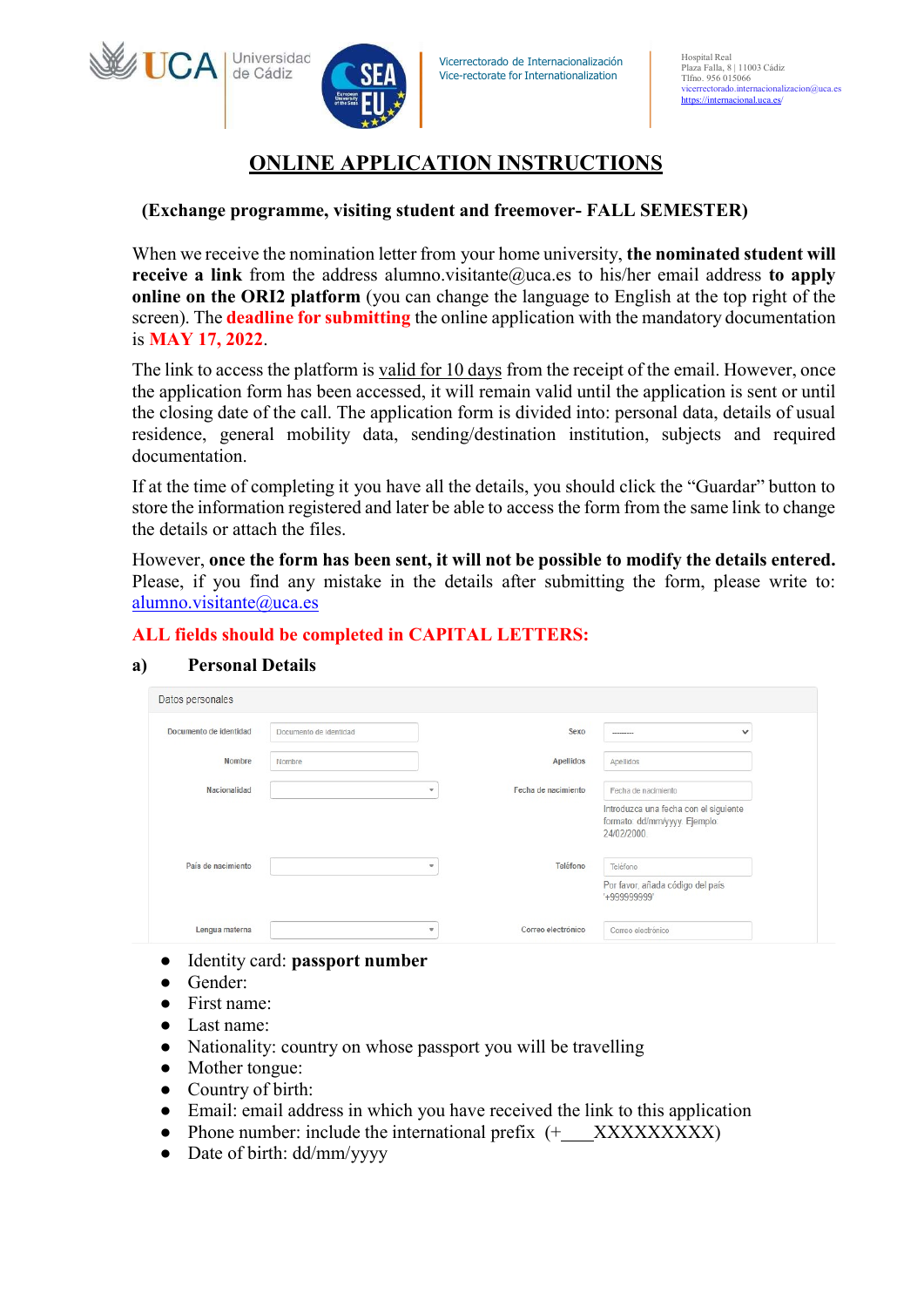

#### b) Details of usual residence:

| Datos de residencia habitual |           |                          |               |               |
|------------------------------|-----------|--------------------------|---------------|---------------|
| <b>Municipio</b>             | Municipio |                          | Dirección     | Dirección     |
| País<br>5730000              |           | $\overline{\phantom{a}}$ | Código postal | Código postal |
|                              |           |                          |               |               |

- City:
- Address: include home address
- Postal code:
- Country: home country

## c) General mobility details:

| Nivel de estudios del alumno      | $\checkmark$<br>---------                                                                         | Área de<br>conocimiento | $\checkmark$<br>---------                                                             |
|-----------------------------------|---------------------------------------------------------------------------------------------------|-------------------------|---------------------------------------------------------------------------------------|
| Fecha de inicio                   | Fecha de inicio                                                                                   | Fecha de fin            | Fecha de fin                                                                          |
|                                   | Introduzca una fecha con el siguiente<br>formato: dd/mm/yyyy. Ejemplo:<br>24/02/2000.             |                         | Introduzca una fecha con el siguiente<br>formato: dd/mm/yyyy. Ejemplo:<br>24/02/2000. |
| Estamento                         | $\check{ }$<br>Alumnos                                                                            |                         |                                                                                       |
| Nivel de español                  | $\checkmark$<br>---------                                                                         | Nivel de ingles         | $\checkmark$<br>---------                                                             |
| Idioma principal de aprendizaje   | $\checkmark$<br>---------                                                                         |                         |                                                                                       |
| Participacion previa en Erasmus o | Participacion previa en Erasmus o Erasmu                                                          |                         |                                                                                       |
| Erasmus+                          | Numero de meses de participacion<br>previa en Erasmus o Erasmus+ en el<br>mismo nivel de estudios |                         |                                                                                       |

- Student's level of study:
	- ISCED 6 First Cycle. Bachelor's Degree (BA)
	- ISCED 7 Second Cycle. Master's Degree (MA)
	- ISCED 8 Third Cycle. Doctorate (PhD)

DO NOT CHOOSE Short cycle (ICED 5), or Not Elsewhere classified (ICED 9).

- Field of knowledge: choose the field of knowledge at your home university. You should choose a field with 4 digits (e.g.  $0111 -$  Educational Science, **NOT** 011 Education)
- Start date: 22/09/2022
- End date: 10/02/2023 or 28/06/2023 The Official Academic calendar has not been published yet. From June 2022 we will update the information in the following link: https://secretariageneral.uca.es/calendarios-academicos/
- Class: Students
- Level of Spanish: From A1 to C2 (when the applicant has the language as a mother tongue and is studying at university, it is recognised as C2)
- Level of English: From A1 to C2 (when the applicant has the language as a mother tongue and is studying at university, it is recognised as C2)
- Main language of instructions at UCA: "Spanish" (Although the University of Cadiz is expanding its offer in English, the official language is Spanish, therefore this language should be used)
- Previous participation in Erasmus or Erasmus + "0".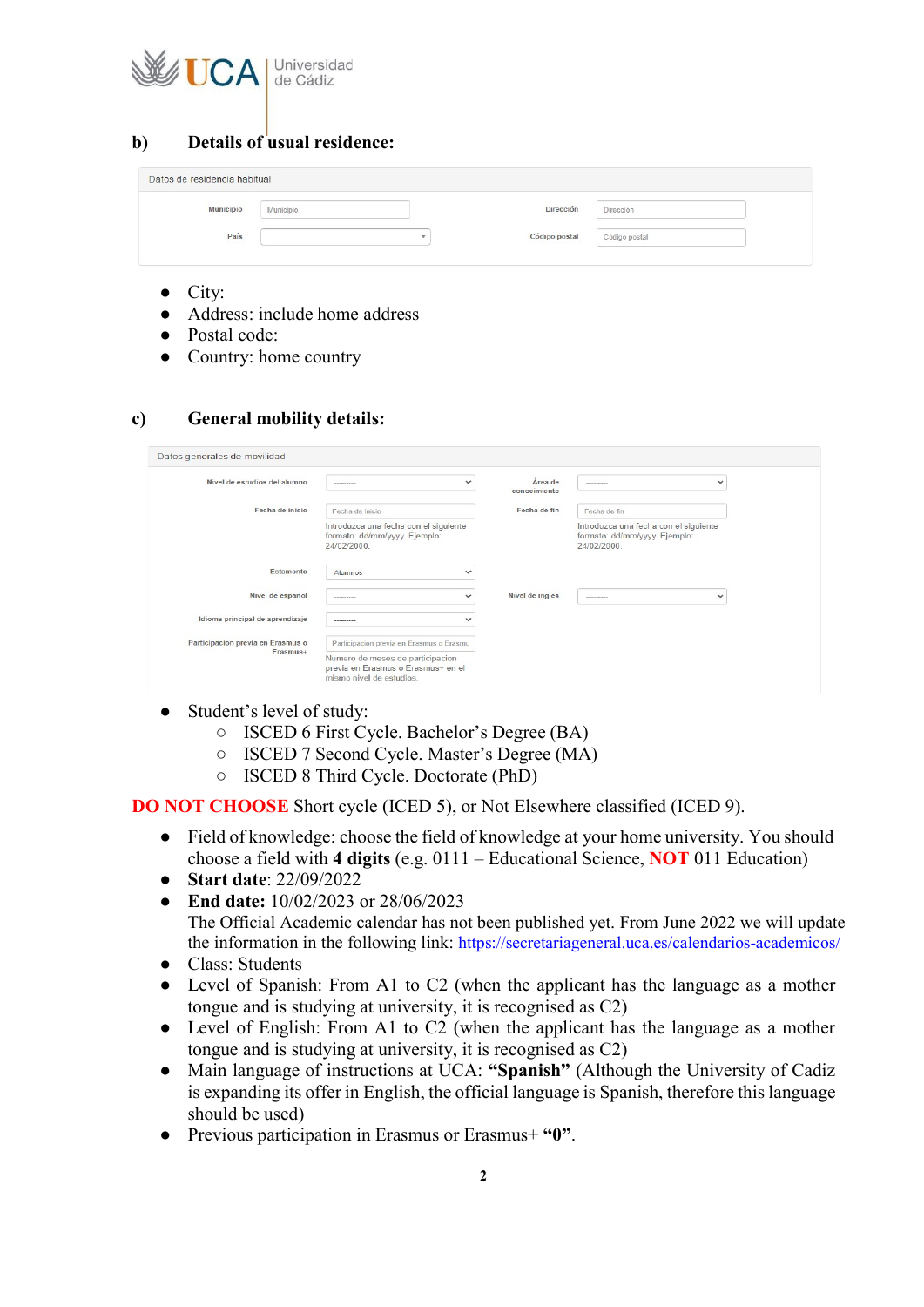| d)<br>Home institution                           |                               |           |           |
|--------------------------------------------------|-------------------------------|-----------|-----------|
| <b>TCA</b>                                       | Universidad<br>de Cádiz       |           |           |
| Institución de origen                            |                               |           |           |
|                                                  | Contrato<br><b>CONTRACTOR</b> |           | $\;$      |
| Persona de contacto en la institución de origen: |                               |           |           |
| Nombre                                           | Nombre                        | Apellidos | Apellidos |
| Correo electrónico                               | Correo electrónico            | Teléfono  | Teléfono  |
|                                                  |                               |           |           |

- Agreement: enter the name of your home university in the search engine.
- First name of contact person at home university:
- Last name of contact person at home university:
- Email address of contact person at home university:
- Phone number of contact person at home university:  $(+)$  XXXXXXXXXX)

#### e) Host institution

| Institución de destino                         |                          |  |
|------------------------------------------------|--------------------------|--|
| Coordinador de centro/unidad<br>administrativa | $\sim$                   |  |
| Email del coordinador                          | Teléfono del coordinador |  |

● Faculty Coordinator: click on the following link and you will find all the coordinators of the Faculties/Schools divided by Campus (Cádiz, Puerto Real, Jerez de la Frontera and Algeciras):

https://internacional.uca.es/wp-content/uploads/2020/12/Fact-Sheet.pdf

#### g) Required documentation

| Documentación requerida<br>(suba los documentos sólo cuando vaya a enviar definitivamente la solicitud)       |                                                                                                                                                                             |
|---------------------------------------------------------------------------------------------------------------|-----------------------------------------------------------------------------------------------------------------------------------------------------------------------------|
| <b>Fichero Pasaporte</b><br>Fichero Acreditación de Nivel de Idiomas (un documento pdf con todos los idiomas) | Sólo documentos PDF de máximo 5MB.<br>Seleccionar archivo   Ningún archivo seleccionado<br>Ningún archivo seleccionado<br>Seleccionar archivo   Ningún archivo seleccionado |

Please attach the required documents in the online form:

- Passport file: Attach a copy of your passport.
- Language level accreditation file (a PDF with all languages): include in the same document the certificate of minimum B1 level of Spanish of the Common European Framework of Reference for Languages (CEFR) or a copy of the passport for those students whose mother tongue and/or study programme at their home university is Spanish; as well as the accreditation and the level of language according to the access requirements of the selected subjects.

If a student does not have the Spanish level B1 language accreditation at the time of applying for the mobility, he/she should sign a commitment of obtention of a minimum level B1 before starting the semester (download template at the website of the call: https://internacional.uca.es/welcome-center/students/international-and-visitorsstudents/compromiso-b1-espanol-2-3/?lang=en )